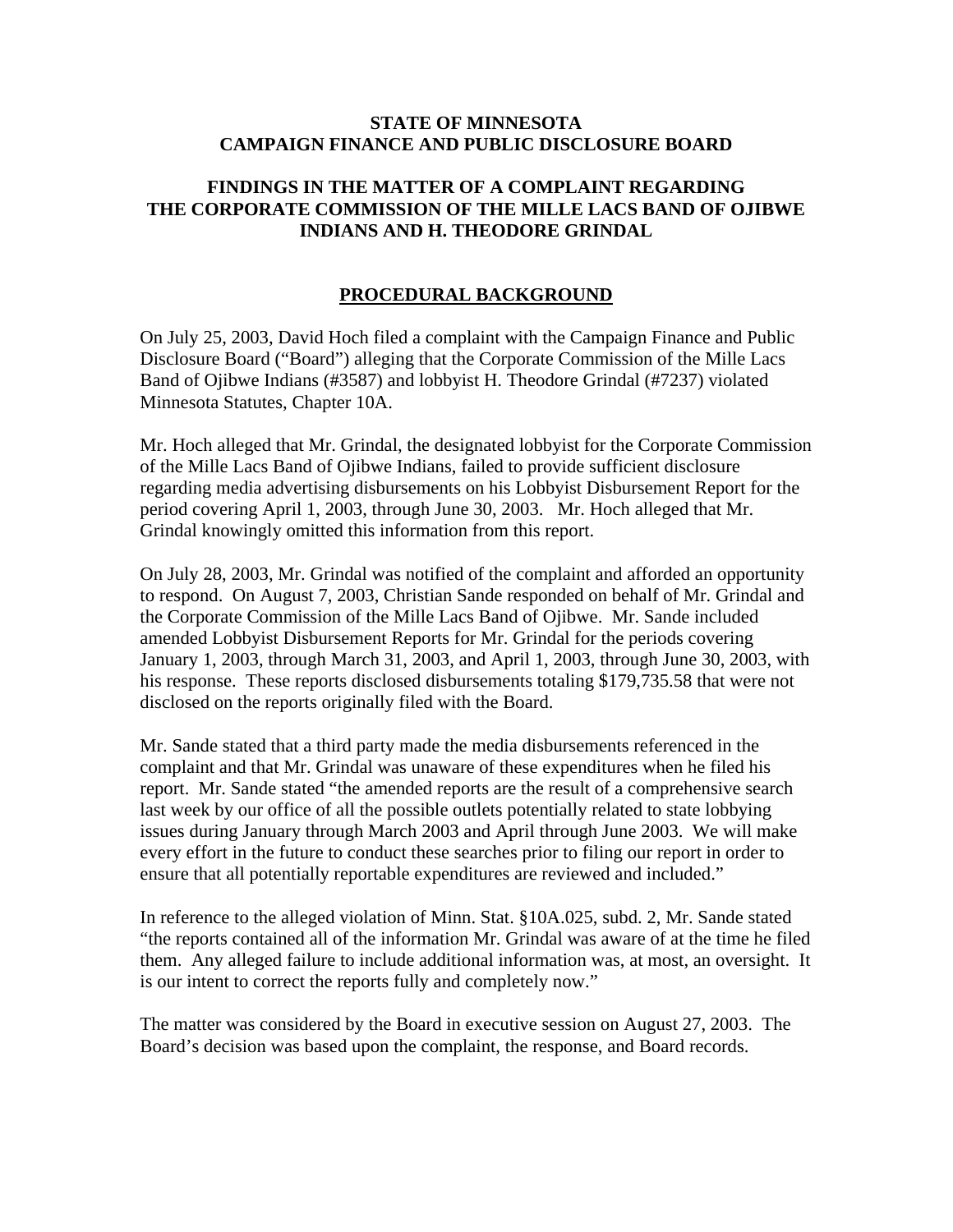### **Based on the record before it, the Board issues the following:**

# **EVIDENTIARY FINDINGS**

- 1. Minn. Stat. §10A.04, subd. 3, requires that an association about whose activities a lobbyist is required to report must provide the information required to the designated lobbyist no later than five days before the prescribed filing date.
- 2. Minn. Stat. §10A.04, subd. 4, requires that a lobbyist disclose all disbursements for lobbying, including media disbursements.
- 3. Upon notification of the complaint, Mr. Grindal acquired information on disbursements made by the Corporate Commission of the Mille Lacs Band of Ojibwe and amended his Lobbyist Disbursement Reports for the periods covering January 1, 2003, through March 31, 2003, and April 1, 2003, through June 30, 2003, to disclose an additional \$179,735.58 in disbursements for media advertisements.
- 4. There is no evidence that Mr. Grindal knowingly omitted these disbursements from his Lobbyist Disbursement Reports for the periods covering January 1, 2003, through March 31, 2003, and April 1, 2003, through June 30, 2003. Mr. Grindal amended his reports within ten days of becoming aware of the need to amend.

### **Based on the above Statement of the Evidence, the Board makes the following:**

# **CONCLUSIONS CONCERNING PROBABLE CAUSE**

**1.** There is no probable cause to believe that the reporting violations alleged in the complaint continue to exist. When Mr. Grindal's Lobbyist Disbursement Reports for the periods covering January 1, 2003, through March 31, 2003, and April 1, 2003, through June 30, 2003, were filed with the Board they failed to include all media expenditures made by the Corporate Commission of the Mille Lacs Band of Ojibwe Indians. Mr. Grindal amended his Lobbyist Disbursement Reports for the periods covering January 1, 2003, through March 31, 2003, and April 1, 2003, through June 30, 2003, within ten days of receiving the Board's inquiry regarding the complaint.